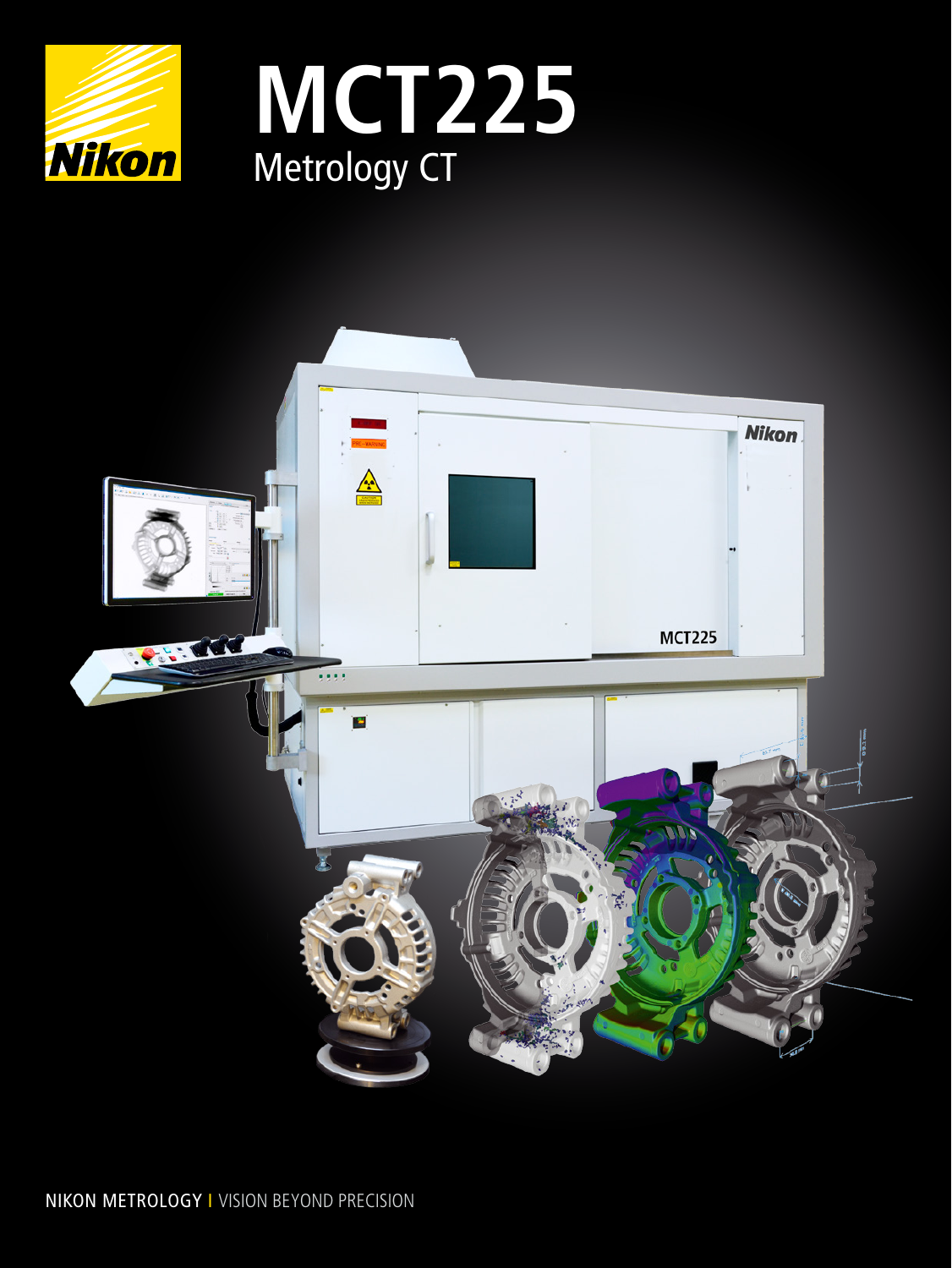## MCT225

**MCT225 provides Metrology CT for a wide range of sample sizes and material densities in accordance with the latest industry standards. All internal and external geometry is measured efficiently without reference measurements or damaging the sample. With more than thirty years' X-ray experience, our pedigree for reliable high quality Metrology CT is second to none.**

## **FLEXIBLE EFFICIENCY**

### **Widest range of sample sizes and material densities**

MCT225 is an invaluable asset for manufacturers seeking to benefit from reduced leads times and inspection cycles. The powerful X-ray source and large capacity manipulator combine with high magnification and small feature detection to create a solution suited to a wide variety of applications. All internal and external geometry of complex parts and assemblies can be measured and analyzed in a single non-destructive process.

## **Mold tool development**

Plastic injection-mold and metal die-cast toolmakers can reduce correction cycles during tool development by 50%. All shrinkage, deformation and dimensional errors are clearly identified with easy to understand inspection reports. Optimization of mold parameters can be shortened from weeks to days, accelerating the time to market for new products and designs.

## **Metrology CT process**



F1 car hydraulic manifold



CT volume reconstruction





Direct comparison to CAD model



**Nikon Metrology X-ray source** Variable voltage 225kV

micro-focus reflection source

### **MATERIAL PENETRATION GUIDE**

| PLASTIC.    | 170 mm $(6.7")$        |
|-------------|------------------------|
| ALUMINIUM   | $75 \text{ mm}$ (2.9") |
| <b>IRON</b> | $15 \text{ mm} (0.6")$ |

Other suitable materials include: STEEL, CERAMIC, CARBON FIBRE, WOOD

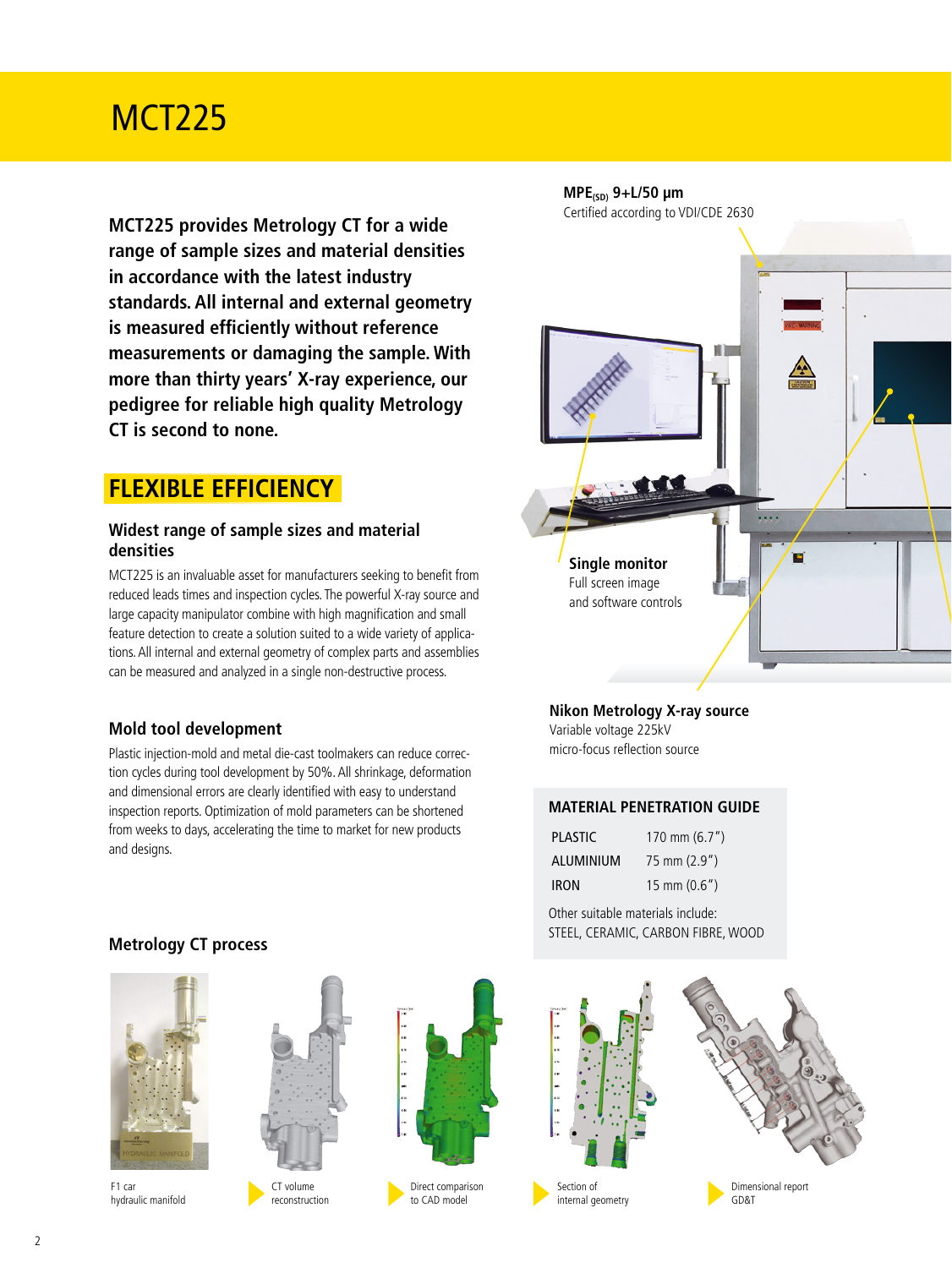# ABSOLUTE ACCURACY FOR INSIDE METROLOGY

## **Temperature controlled enclosure High resolution** Thermally stable to 20 $\degree$  C  $\pm$ 1 $\degree$  C 4 Megapixel detector 150x magnification **Nikon Large capacity** Samples sizes **MCT225** up to 450mm **Protective enclosure** No risk of radiation exposure **Low cost of ownership Precision manipulator** Serviceable open-tube source Laser corrected linear and rotary guideways

## **ABSOLUTE ACCURACY**

MCT225 is pre-calibrated using accuracy standards traceable to the UK's national measurement institute (NPL) and verified using VDI/VDE 2630 guidelines for Computed Tomography in Dimensional Measurement. Absolute Accuracy guarantees measurement accuracy without time consuming comparative scans or reference measurements, samples are simply placed on a rotary table inside the enclosure and measured. Several key metrology features provide long term stability and enable the MCT225 to achieve an impressive MPE(SD) of 9+L/50µm.

- Nikon Metrology developed micro-focus X-ray source.
- Temperature controlled enclosure.
- High precision linear guideways.
- Axis travels error corrected.
- Liquid cooled X-ray source.
- High resolution optical encoders.
- High resolution 4Megapixel detector.
- Finite Element Analysis (FEA) optimized manipulator.





CT scan of plastic fan Section showing CAD comparison

## **COMPLETE SOLUTION**

### **Everything to hand**

The unique CT Wizard guides the operator every step of the way from sample loading to creating the final inspection report. Settings are automatically optimized for accuracy and image quality without compromising on productivity. Accelerated reconstruction of the sample volume, using optimized graphics cards, reduces the total process time from hours to minutes.

Reporting and analysis features include:

- Part-to-CAD comparison with colour mapping
- Surface measurement using surface and voxel data
- Geometric feature inspection
- Geometric Dimensioning and Tolerancing (GD&T)
- 3D visualization of the sample volume

The same dataset can easily be used for measurement and defect analysis (NDT).



Extensive 3D analysis of impeller